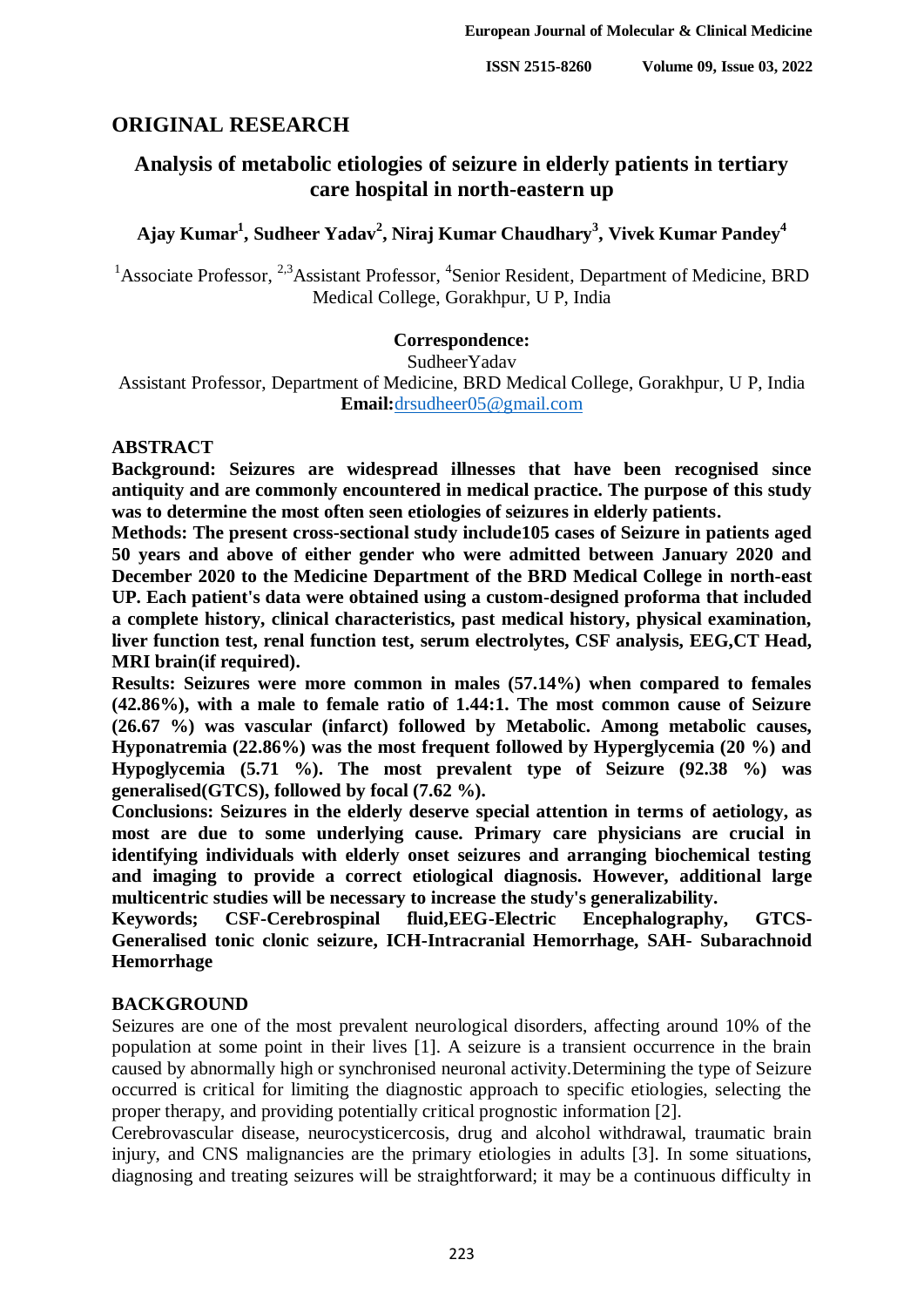others. To differentiate a seizure from other paroxysmal episodes, questions should focus on symptoms preceding, during, and following the episode. Routine blood tests are recommended to rule out more common metabolic causes of seizures, such as electrolyte, glucose, calcium, magnesium problems or hepatic or renal illness. Diagnosing a seizure in a patient is critical for determining the cause and managing the condition. Concerns about the cost of these inquiries are always present in resource-scarce underdeveloped countries [3].

Misdiagnosis carries the risk of legal complications, increases family concern, results in an extended hospital stay, and may result in life-threatening incidents. Modern radiological studies such as magnetic resonance imaging (MRI) and computed tomography (CT) scans are quite beneficial in determining the cause. The EEG can be used to make a diagnosis based on clinical observations. Almost all patients experiencing new-onset seizures should undergo a brain imaging test to ascertain whether an underlying structural problem is causing the seizures.

However, these imaging procedures are not widely available in developing nations such as India. Seizures may usually be recognised from other disorders by paying close attention to the patient's history and pertinent laboratory studies. There is currently no proven method of preventing epilepsy. Proper nutrition,sleep and abstinence from illegal drugs and alcohol may help people avoid seizures. This can help reduce the risk of a brain injury that results in seizures or epilepsy. A methodical strategy to confirm the diagnosis, establish the aetiology, and estimate the likelihood of recurrence will assist the doctor in providing the best therapy possible [5].

## **METHODS**

The present cross-sectional study consists of 105 cases of Seizure admitted between January 2020- December 2020 in the Medicine Department of the BRD Medical College, Gorakhpur,UP. All patients were evaluated on a predesigned proforma after ethical approval and informed consent.

## **INCLUSION CRITERIA**

- 1. Age  $>50$  years
- 2. New onset seizure

## **EXCLUSION CRITERIA**

- 1. Age  $<$  50 years
- 2. Previous history of seizure

The data of each patient was collected on a proforma specially designed for this study and included detailed history, clinical features, past medical history, physical examination, liver function test, renal function test, CSF analysis, CT brain, MRI brain, EEG, serum electrolytes and other routine investigations.

## **STATISTICAL ANALYSIS**

The SPSS (Version 15.0) program was used for statistical analysis. Descriptive statistics were presented as mean, frequency and ratios. The Chi-square test was used to compare the variables between the groups. At a 95% Confidence Interval, significance was evaluated at a  $p$ -value  $< 0.05$ .

## **RESULTS**

The present study was carried out in the Department of Medicine,BRD Medical College, Gorakhpur,UP including a total of 105 patients. While observing, the age category with maximum frequency was 60-69 (37.14%), followed by 70-79 (32.38%), then after 50-59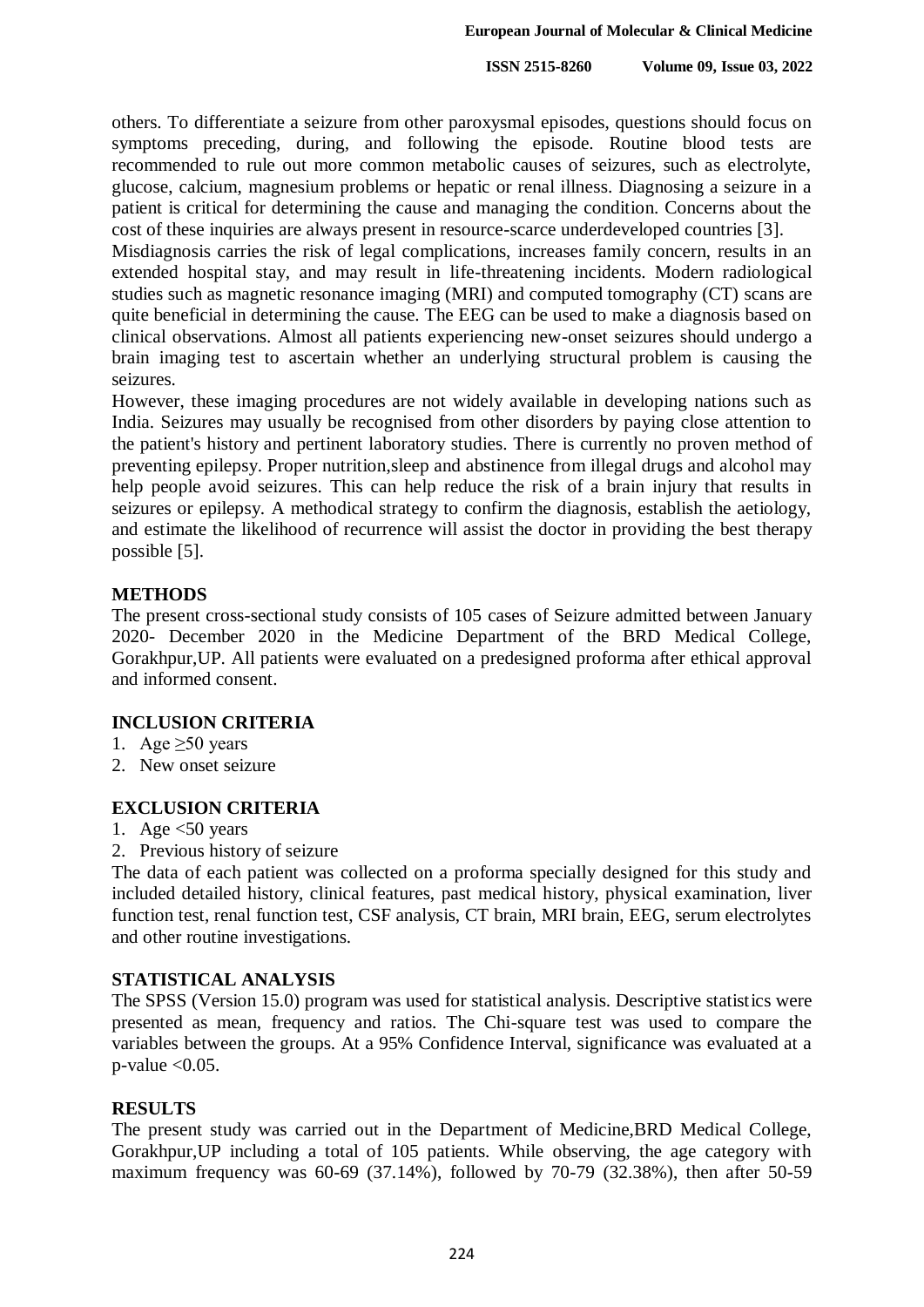(23.81%), and lastly, the category with minimum frequency was 80-89 (6.67%). The males (57.14%) were more frequent than the females (42.86%).

While cosidering the etiology, maximum frequency was Vascular(Infarct) (26.67%), followed by Hyponatremia (22.86%), Hyperglycemia (20.00%), Vascular (ICH) (16.19%), Hypoglycemia (5.71%) & Unidentified (4.76%), Hyperglycemia+ Hyponatremia(Mixed metabolic) (2.86%) & Vascular (SAH) (0.95%) [Table-1].

| <b>Etiology</b>            | <b>Number Of Patients</b> | Percentage $(\% )$ |
|----------------------------|---------------------------|--------------------|
| <b>Vascular</b> (Infarct)  | 28                        | 26.67%             |
| Hyponatremia               | 24                        | 22.86%             |
| Hyperglycemia              | 21                        | 20.00%             |
| Vascular(ICH)              | 17                        | 16.19%             |
| Hypoglycemia               | 6                         | 5.71%              |
| <b>Unidentified</b>        | 5                         | 4.76%              |
| Hyperglycemia+Hyponatremia | 3                         | 2.86%              |
| (Mixed Metabolic)          |                           |                    |
| Vascular (SAH)             |                           | 0.95%              |
| <b>Grand Total</b>         | 105                       | 100.00%            |

|  | Table-1: Tabular presentation of patient's distribution according to Etiology |  |  |  |  |
|--|-------------------------------------------------------------------------------|--|--|--|--|
|  |                                                                               |  |  |  |  |

Most affecting type of Seizure is GTCS with the 92.38% population, then the Focal affecting 7.62% population respectively.

As per association of aetiology of disease with gender was concerned, majority were male  $(57.14\%)$  than female  $(42.86\%$ , with the significant difference  $(p=0.0096*)$ . In males, the maximum patients were of Vascular (Infarct) (17.14%), and the minimum wereof subarachnoid hemorrhage (0.95%). Similarly, in the females, the maximum were of Hyperglycemia (11.43%), and the minimum were of Unidentified (1.90%) &Hypoglycemia (1.90%), respectively [Table-2].

|         | Table-2: Tabular presentation of patient's frequency and Association of Etiology with |  |  |  |  |
|---------|---------------------------------------------------------------------------------------|--|--|--|--|
| Gender. |                                                                                       |  |  |  |  |

| <b>Etiology</b>            | <b>Number Of Patients</b> | Percentage $(\% )$ | P value      |
|----------------------------|---------------------------|--------------------|--------------|
| <b>Female</b>              | 45                        | 42.86%             |              |
| Hyperglycemia              | 12                        | 11.43%             |              |
| Hyperglycemia+Hyponatremia | 3                         | 2.86%              |              |
| (Mixed Metabolic)          |                           |                    |              |
| Hypoglycemia               | $\overline{2}$            | 1.90%              | $\chi=16.91$ |
| Hyponatremia               | 11                        | 10.48%             | $p=0.0096*$  |
| <b>Unidentified</b>        | $\overline{2}$            | 1.90%              |              |
| Vascular(ICH)              | 5                         | 4.76%              |              |
| <b>Vascular(INFARCT)</b>   | 10                        | 9.52%              |              |
| <b>Male</b>                | 60                        | 57.14%             |              |
| <b>Hyperglycemia</b>       | 9                         | 8.57%              |              |
| Hypoglycemia               | $\overline{4}$            | 3.81%              |              |
| Hyponatremia               | 13                        | 12.38%             |              |
| <b>Unidentified</b>        | 3                         | 2.86%              |              |
| <b>Vascular (SAH)</b>      |                           | 0.95%              |              |
| Vascular(ICH)              | 12                        | 11.43%             |              |
| Vascular(INFARCT)          | 18                        | 17.14%             |              |
| <b>Grand Total</b>         | 105                       | 100.00%            |              |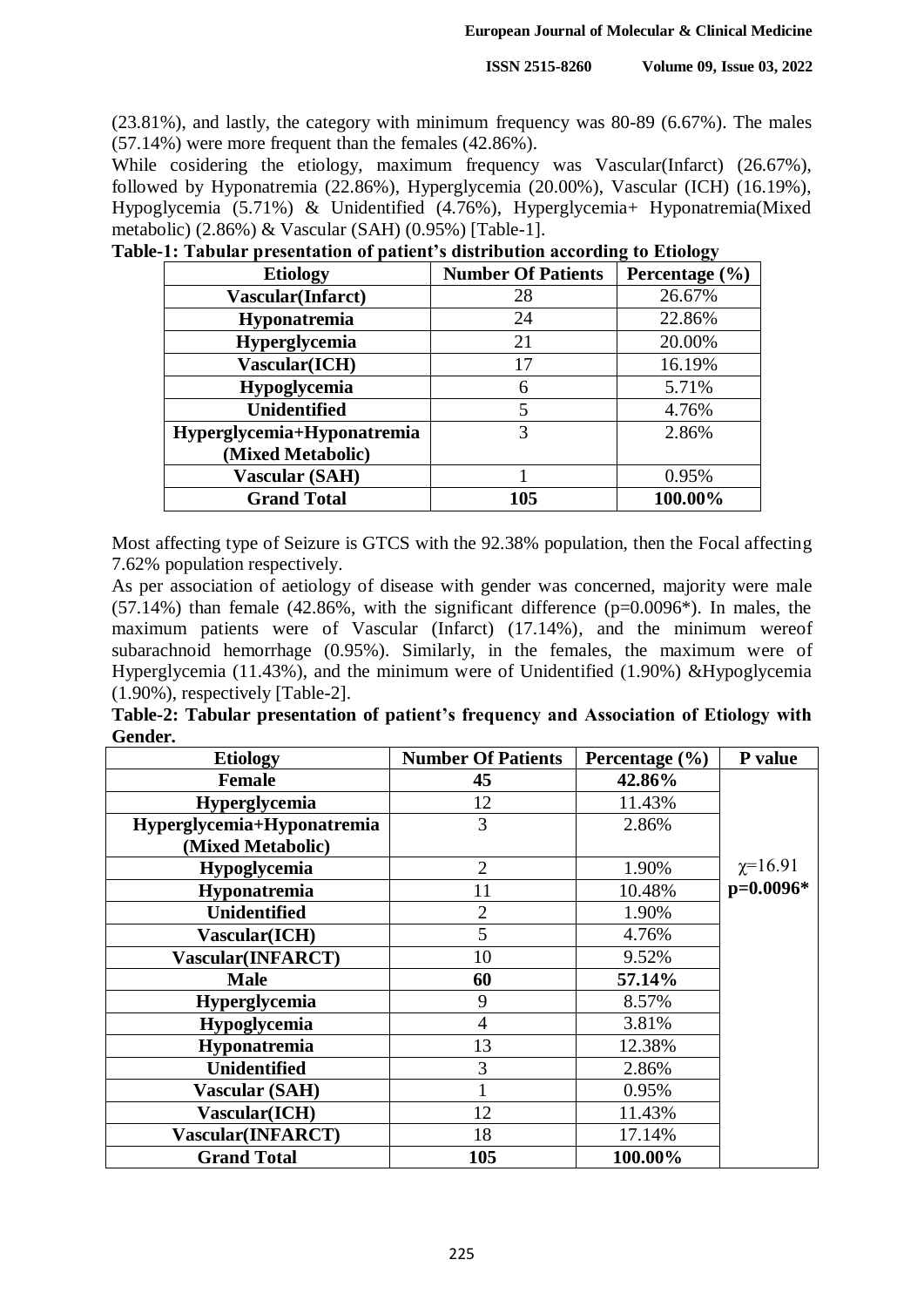As per association of aetiology with the type of Seizure was concerned, Majority were of GTCS (92.38%) than Focal (7.62%), with a statistically significant difference ( $p=0.0054$ <sup>\*</sup>). In the Focal type, the majority of the patients were of Hyperglycemia (4.76%), and the minimum were of Hyperglycemia+ Hyponatremia (0.95%). Similarly, in the GTCS type, majority were of Vascular(Infarct) (24.76%) and minimum were of Unidentified (1.90%)  $\&$ SAH(0.95%) respectively [Table-3].

| Table-3: Tabular presentation of patient's frequency and Association of Etiology with |  |  |  |  |
|---------------------------------------------------------------------------------------|--|--|--|--|
| <b>Type of Seizures.</b>                                                              |  |  |  |  |

| <b>Etiology</b>            | <b>Number Of Patients</b> | Percentage $(\% )$ | P value        |
|----------------------------|---------------------------|--------------------|----------------|
| Focal                      | 8                         | $7.62\%$           |                |
| <b>Hyperglycemia</b>       | 5                         | 4.76%              |                |
| Hyperglycemia+Hyponatremia |                           | 0.95%              |                |
| (Mixed Metabolic)          |                           |                    |                |
| Vascular(INFARCT)          | $\overline{2}$            | 1.90%              | $\chi = 20.09$ |
| <b>GTCS</b>                | 97                        | 92.38%             | p=0.0054*      |
| <b>Hyperglycemia</b>       | 16                        | 15.24%             |                |
| Hyperglycemia+Hyponatremia | $\overline{2}$            | 1.90%              |                |
| Hypoglycemia               | 6                         | 5.71%              |                |
| Hyponatremia               | 24                        | 22.86%             |                |
| <b>Unidentified</b>        | 5                         | 4.76%              |                |
| <b>Vascular (SAH)</b>      |                           | 0.95%              |                |
| Vascular(ICH)              | 17                        | 16.19%             |                |
| Vascular(INFARCT)          | 26                        | 24.76%             |                |
| <b>Grand Total</b>         | 105                       | 100.00%            |                |

As per association of aetiology of the disease affecting the metabolic (51.43%) and nonmetabolic (48.57%) type of patients for different age categories,we found that in metabolic patients, the aetiology & age categoryassociation with the maximum number of patients was Hyponatremiaie. 22.86% along with different aged categories 50-59 (3.81%), 60-69 (9.52%), 70-79 (8.57%) and for 80-89 (0.95%) respectively. However, the aetiology associated with the minimum number of patients were ofHyperglycemia+ Hyponatremia, ie.2.86%, along with the single age category of 60-69 (2.86%).Similarly, in non-metabolic patients the etiology& age category-association with maximum number of patients were VascularInfarct ie. 26.67% along with different agedcategories 50-59 (4.76%), 60-69 (7.62%), 70-79 (10.48%) and for 80-89 (3.81%) respectively. However, the aetiology-category association with the minimum number of patients were of Vascular (SAH), ie. 0.95%, along with the single age category of 50-59 (0.95%) [Table-4].

**Table-4: Tabular presentation of Metabolic/Non-Metabolic patient's frequency and Association of Etiology with Gender.**

| <b>Metabolic/Non-Metabolic Etiology With Gender</b> | <b>Number Of Patients</b> | Percentage $(\% )$ |
|-----------------------------------------------------|---------------------------|--------------------|
| <b>Metabolic</b>                                    | 54                        | 51.43%             |
| Hyperglycemia                                       | 21                        | 20.00%             |
| <b>Female</b>                                       | 12                        | 11.43%             |
| <b>Male</b>                                         | 9                         | 8.57%              |
| Hyperglycemia+Hyponatremia                          | 3                         | 2.86%              |
| (Mixed Metabolic)                                   |                           |                    |
| <b>Female</b>                                       | 3                         | 2.86%              |
| <b>Hypoglycemia</b>                                 | 6                         | 5.71%              |
| <b>Female</b>                                       |                           | 1.90%              |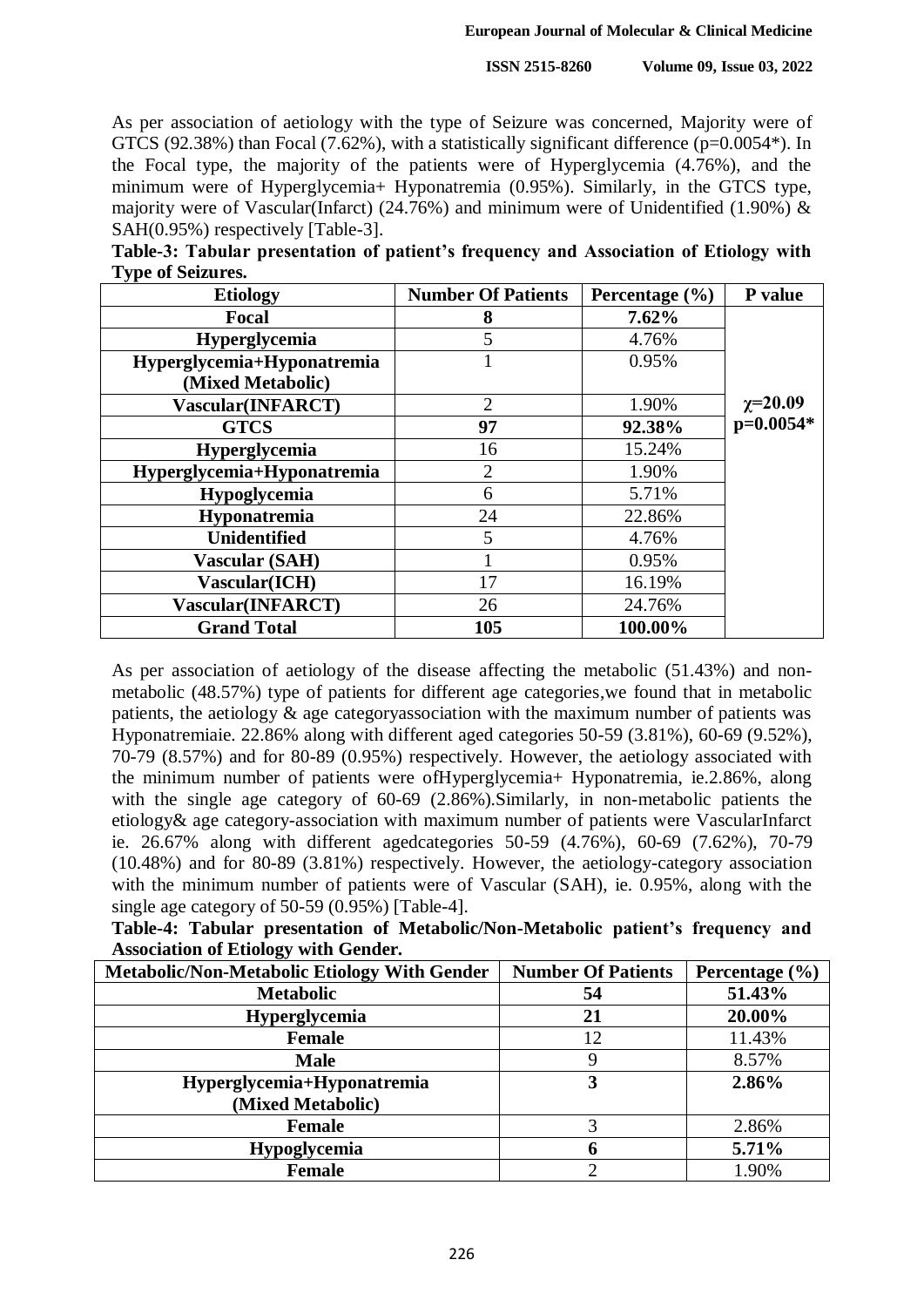**ISSN 2515-8260 Volume 09, Issue 03, 2022**

| <b>Male</b>           | $\overline{4}$ | 3.81%   |
|-----------------------|----------------|---------|
| Hyponatremia          | 24             | 22.86%  |
| <b>Female</b>         | 11             | 10.48%  |
| <b>Male</b>           | 13             | 12.38%  |
| <b>Nonmetabolic</b>   | 51             | 48.57%  |
| <b>Unidentified</b>   | 5              | 4.76%   |
| <b>Female</b>         | $\overline{2}$ | 1.90%   |
| <b>Male</b>           | 3              | 2.86%   |
| <b>Vascular (SAH)</b> |                | 0.95%   |
| <b>Male</b>           |                | 0.95%   |
| Vascular(ICH)         | 17             | 16.19%  |
| <b>Female</b>         | 5              | 4.76%   |
| <b>Male</b>           | 12             | 11.43%  |
| Vascular(INFARCT)     | 28             | 26.67%  |
| <b>Female</b>         | 10             | 9.52%   |
| <b>Male</b>           | 18             | 17.14%  |
| <b>Grand Total</b>    | 105            | 100.00% |

As per association of type of Seizure affecting the number of patients for different age categories, we found that in the Focal category (7.62%) maximum were of 60-69 (2.86%), and minimum were of 80-89 (0.95%). Similarly, in the GTCS category (92.38%) maximum were of 60-69 (34.29%), and minimum were of 80-89 (5.71%), respectively. The difference among both the categories was statistically non-significant (p=0.8980).

As per association of type of Seizure affecting the number of patients for Male/Female categories, we found that in the Focal category (7.62%)maximum were of female (4.76%), and minimum were of male (2.86%). Similarly, in the GTCS category (92.38%), maximumwere of male (54.29%), and minimum were of female (38.10%), respectively. The difference among both the categories was statistically non-significant ( $p=0.2428$ ).



**FIGURE -1**

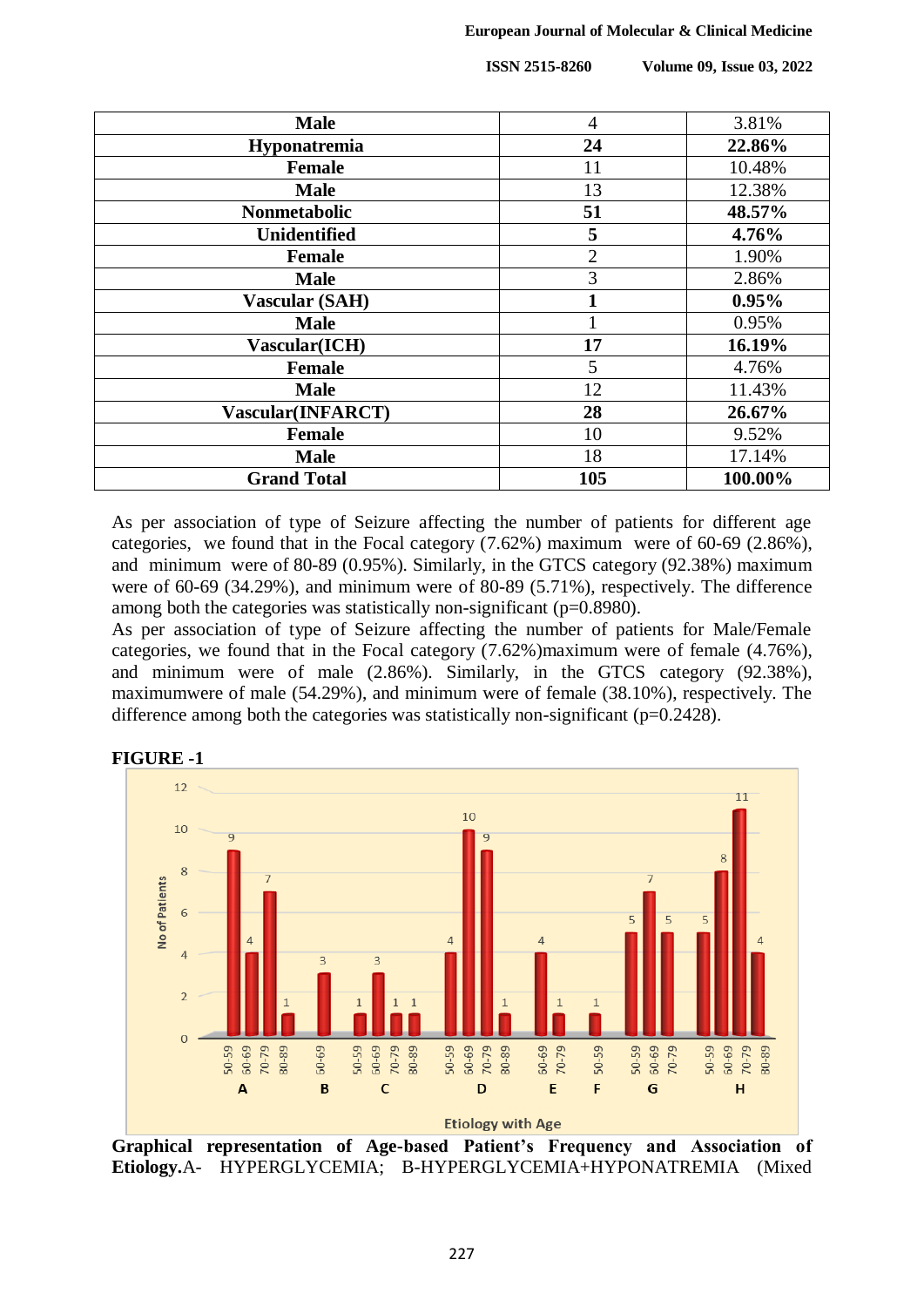**ISSN 2515-8260 Volume 09, Issue 03, 2022**

Metabolic); C- HYPOGLYCEMIA; D- HYPONATREMIA E- UNIDENTIFIED; F-VASCULAR (SAH); G- VASCULAR(ICH); H- VASCULAR(INFARCT)



#### **FIGURE-2**

**Graphical presentation of Metabolic/Non-Metabolic patient's frequency and Association of Etiology with Age.**A- HYPERGLYCEMIA; B-HYPERGLYCEMIA+ HYPONATREMIA (Mixed Metabolic); C- HYPOGLYCEMIA; D- HYPONATREMIA E-UNIDENTIFIED; F- VASCULAR (SAH); G- VASCULAR(ICH); H-VASCULAR(INFARCT)

#### **DISCUSSION**

A cross sectional study was conducted among elderly patients  $\geq 50$  years, comprised of 105 elderly patients with the first episode of Seizure occurring at or above 50 years of age. The seizure type was established based on the International League against Epilepsy (ILAE) classification system of seizures. In this era, proper history, clinical examination, appropriate investigations and analysis of aetiology are required to reduce associated morbidity and mortality in elderly new-onset seizures and its association with different causes.

In the present study, we found that the age category with maximum frequency was 60-69 (37.14%), followed by 70-79 (32.38%), then after 50-59 (23.81%), and lastly, the category with minimum frequency was 80-89 (6.67%). A study conducted by Wallace et al. [5] showed that the seizure incidence increases with increase in age 65-80 years age group. In the present study, we found that among 105 patients with new-onset seizures, 57.14% were males while 42.86% were females. In our study, males were predominant, and this was similar to results reported by Muralidhar and Venugopal [6]Hirani and Shrivastav [7], and Sendiletal.[8].Steroid hormones might be the potential mechanism of gender differences in epilepsy [9]. However, we have not found the specific biological basis of sex disparity in seizure in the previous literature [9], which needs further studying.

While analyzing the etiological profile of seizure patients, we found that the maximum frequency were of Vascular(Infarct) (26.67%), followed by Hyponatremia (22.86%), then Hyperglycemia (20.00%), then after Vascular(ICH) (16.19%), further Hypoglycemia (5.71%), Unidentified (4.76%), Mixed Metabolic (Hyperglycemia+Hyponatremia) (2.86%), & Vascular (SAH) (0.95%) respectively. These results were comparable to study done by Kanitkar et al., [10] Reddy etal[11] and Pandey et al[12]. Ours results were contrasted with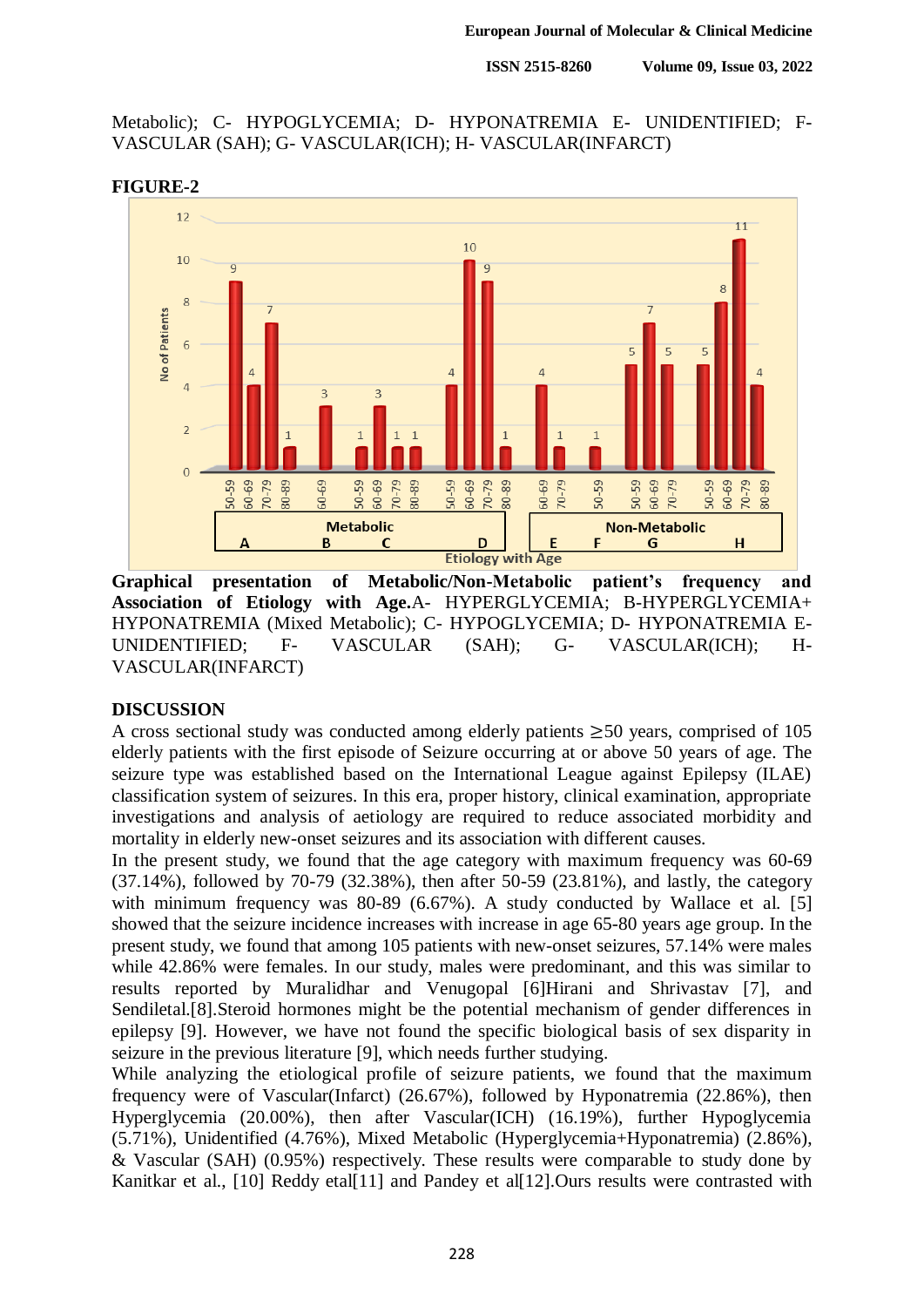the studies conducted by Jiménez et al. [13] and Hirani and Shrivastava [14], which showed the most common underlying aetiology was idiopathic.

In the association of aetiology of the disease affecting the metabolic (51.43%) and nonmetabolic (48.57%) type of patients for different age categories, we found that in metabolic patients, the aetiology & age category-association with the maximum number of patients was Hyponatremia, ie. 22.86% along with different aged categories 50-59 (3.81%), 60-69 (9.52%), 70-79 (8.57%) and for 80-89 (0.95%) respectively. Similarly, in non-metabolic maximum number of patients was Vascular(Infarct) ie. 26.67% along with different aged categories 50-59 (4.76%), 60-69 (7.62%), 70-79 (10.48%) and for 80-89 (3.81%) respectively. The difference was found statistically significant  $(<0.0001*)$ . In the study by Kaur et al. [15] the most common metabolic causes were found to be alcohol withdrawal and Hyponatremia (25 % each).

While analyzing the type of Seizure, in this study, we found the most common type of Seizure was GTCS with 92.38% population, then FOCAL affecting 7.62% population . The present study was similar to Reddy et al. [11],Sudhir et al. [16] ,Narayan and Murthy [17]where GTCS was most common type of Seizure.

The association of etiology of disease with type of Seizure, maximum patients were of GTCS (92.38%). In GTCS category maximum frequency were of Vascular Infarct (24.76%) however,in Focal category, maximum were of Hyperglycemia (4.76%). While analyzing the association of type of Seizure for different age categories, in the GTCS category (92.38%), maximum were of 60-69 year (34.29%),while in Focal category (7.62%), maximum were of between 60-69 (2.86%). The difference among both the categories was statistically nonsignificant ( $p=0.8980$ ).

As per Type of Seizure with gender was concerned, in GTCS category (92.38%), maximum were males (54.29%) patients, while in Focal (7.62%), the maximum were of females (4.76%). The difference among both the categories was statistically non-significant  $(p=0.2428)$ . However, the small sample size and the single centric study was the limitations of this study. A further large multicentric study will be required to increase the generalizability of the study.

## **CONCLUSION**

Seizure being a medical emergency, its etiological determination is quite important in expediting the management and helping in the prevention of seizures. Seizures were more common in males than females. Most common etiology of Seizure was Vascularinfarct followed by Hyponatremia. In metabolic causes, Hyponatremia was most common cause, followed by Hyperglycemia&Hypoglycemia respectively. Most common seizure type was generalizedfollowed by focal. Elderly-onset seizures require particular care in terms of aetiology, since most of them are secondary to an underlying cause. Primary care physicians play a critical role in detecting patients with elderly onset seizures and can enable these patients to undergo biochemical testing and imaging in order to arrive at an accurate etiological diagnosis.

## **REFERENCES**

- 1. Berg AT, Shinnar S. the risk of seizure recurrence following a first unprovoked seizure: a quantitative review. Neurology 1991; 41(7):965-972.
- 2. Annegers JF, Hauser WA, Lee JR, Rocca WA. Incidence of acute symptomatic seizures in Rochester, Minnesota, 1935-1984. Epilepsia 1995;36(4):327-333.
- 3. Loiseau J, Loiseau P, Guyot M, Duche B, Dartigues JF, Aublet B. Survey of seizure disorders in the French southwest. I. Incidence of epileptic syndromes. Epilepsia 1990;31(4):391-396.